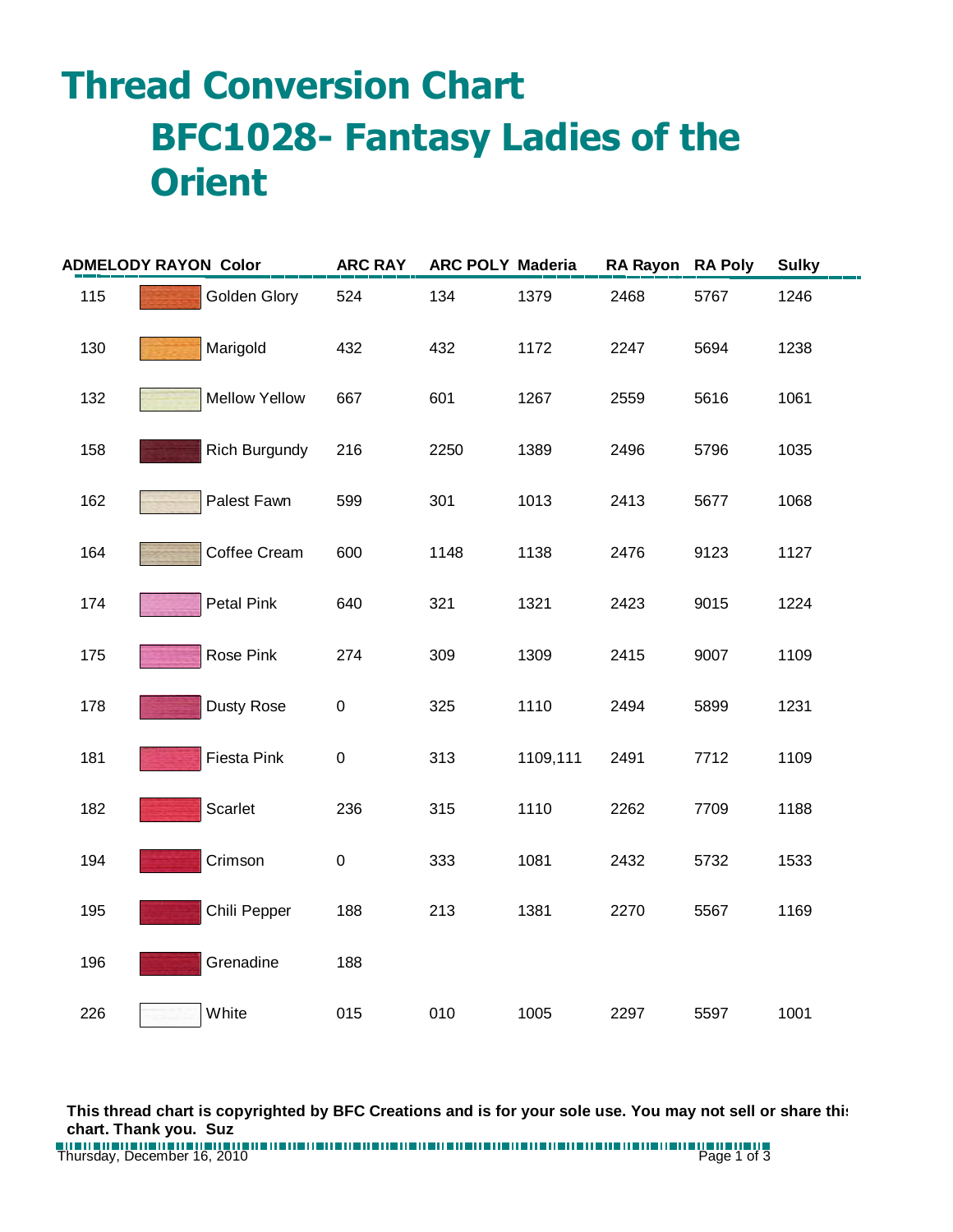| <b>ADMELODY RAYON Color</b> |  |                             | <b>ARC RAY</b> | <b>ARC POLY Maderia</b> |       | <b>RA Rayon</b> | <b>RA Poly</b> | <b>Sulky</b> |
|-----------------------------|--|-----------------------------|----------------|-------------------------|-------|-----------------|----------------|--------------|
| 227                         |  | <b>Black</b>                | 020            | 020                     | 1000  | 2296            | 5596           | 1005         |
| 241                         |  | Soft Pale Green             | $\mathbf 0$    | 904                     | 1047  | 2222            | 5522           | 1204         |
| 252                         |  | Lt. Sea Green               | 630            | 909                     | 1245  | 2312            | 5611           | 1046         |
| 258                         |  | Light Green                 | 320            | 5557                    | 1079  | 2214            | 5514           | 1101         |
| 289                         |  | Capri                       | 680            | 446                     | 1094  | 2307            | 9060           | 1095         |
| 290                         |  | Turquoise                   | 267            | 444                     | 1101  | 2214            | 7710           | 1049         |
| 319                         |  | Rainforest Green 535        |                | 992                     | 1250  | 2454            | 5584           | 1232         |
| 321                         |  | Goldenrod                   | 625            | 982                     | 1102  | 2547            | 9035           | 1067         |
| 323                         |  | Wheat Brown                 | 401            | 619                     | 1192  | 2400            | 5501           | 1126         |
| 324                         |  | Khaki                       | 0              | 842                     | 1196  | 2333            | 5501           | 1227         |
| 343                         |  | Beige                       | 404            | 2518                    | 1070  | 2606            | 9094           | 1055         |
| 352                         |  | Old Mahogany                | 145            | 1152                    | 1145  | 2251            | 9156           | 1129         |
| 368                         |  | Med. Silver                 | 118            | 588                     | 1212  | 2733            | 5782           | 1011         |
| 387                         |  | French Grey Blue 118        |                | 111                     | 1118  | 2618            | 5784           | 1219         |
| 392                         |  | Pigeon Grey                 | 672            | 112                     | 1040  | 2484            | 5704           | 1219         |
| 395                         |  | <b>Burnished Pewter 592</b> |                | 588                     | 1041  | 2585            | 9110           | 1011         |
| 396                         |  | Dk Granite                  | 0              | 589                     | 1041  | 2731            | 9110           | 1041         |
| 405                         |  | Mink                        | 355            | 5558                    | 1063  | 2573            | 9129           | 1180         |
| 406                         |  | Dark Mink                   | 877            | n/a                     | 13366 | 2422            | 9087           | 1179         |

**This thread chart is copyrighted by BFC Creations and is for your sole use. You may not sell or share this chart. Thank you. Suz**